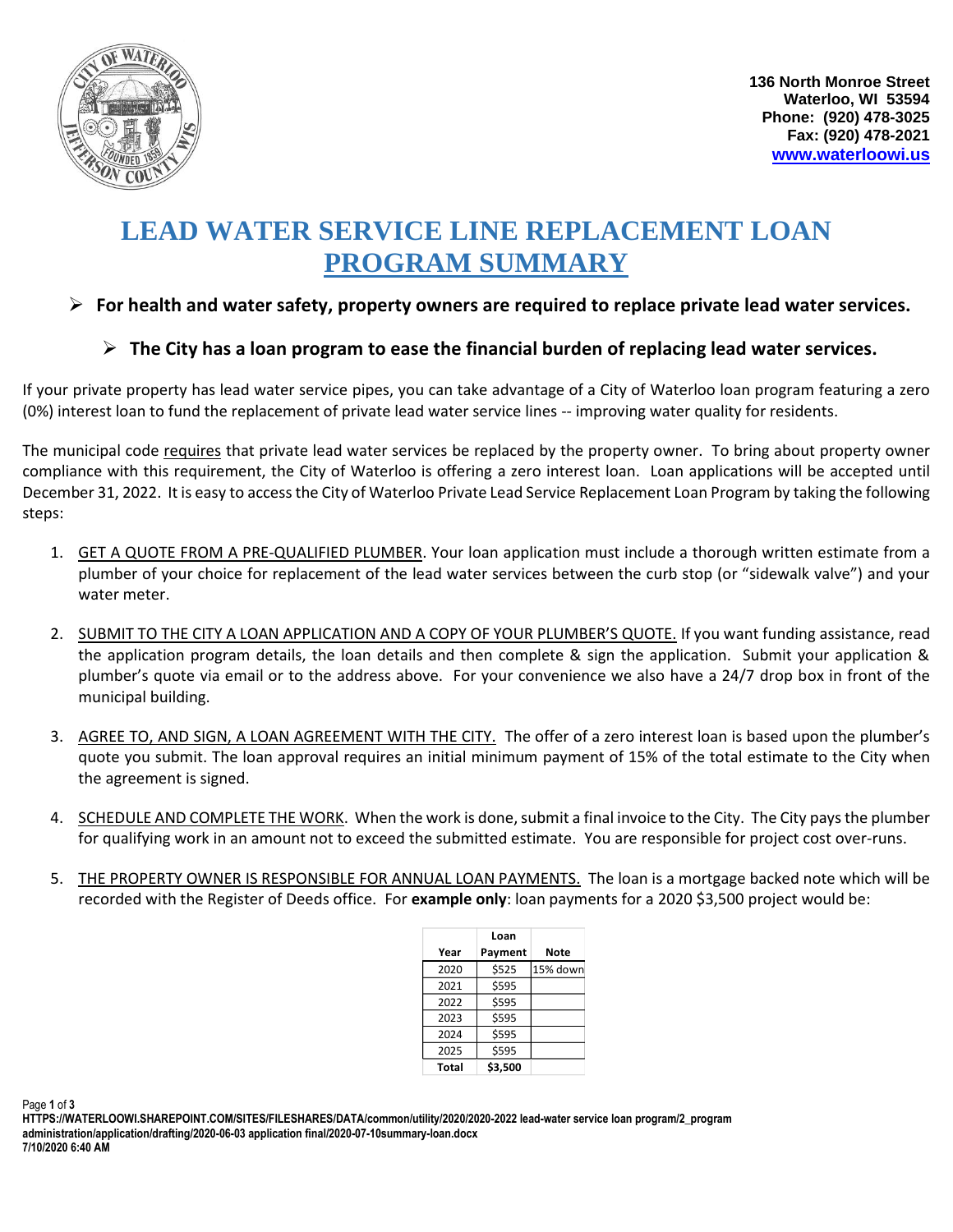#### **QUESTIONS AND ANSWERS**

**QUESTION #1: What is the private water service line? ANSWER:** This program benefits the private property segment shown below.



**QUESTION #2: Why is this important? ANSWER:** The Federal Environmental Protection Agency has set the maximum contaminant level goal for lead in drinking water at *zero* because lead is a toxic metal that can be harmful to human health even at low exposure levels. Lead is persistent, and it can bioaccumulate in the body over time.

Waterloo Utilities has found elevated levels of lead in drinking water in some homes and buildings. Lead can cause serious health problems, especially for pregnant women and young children. Learn more about - [https://tinyurl.com/zrty7o9](https://www.epa.gov/ground-water-and-drinking-water/basic-information-about-lead-drinking-water)

To minimize the potential for lead in the water, polyphosphate is added to the water system to coat the mains and services to prevent leaching of lead and copper. Removing lead water services improves in-home water quality. For more details, the Utility publishes an annual water quality report which is available at the library or the Waterloo Utilities office.

#### **QUESTION #3: Where do I find the list of qualified plumbers? ANSWER:** Below.

H.J. Pertzborn Plumbing & Fire Protection Corp. Wright Plumbing & Soil Testing Inc. S & S Plumbing 802 John Nolen Drive N279 Hwy 89 539 E Tyranena Park Rd Madison, WI 53713 Columbus, WI 53925 Lake Mills, WI 53551 608-256-3900 920-623-4517 office 920-648-8026 Email – [hjpplumbservice@hjpertzborn.com](mailto:hjpplumbservice@hjpertzborn.com) 920-623-2702 mobile Email - [lygia@ssplumbing.biz](mailto:lygia@ssplumbing.biz) Website – [www.hjpertzborn.com](http://www.hjpertzborn.com/) **920-623-3927** fax Website - <https://www.sandsplumbing.net/>

Lasche Plumbing and Contracting **Brisc Plumbing** Brisc Plumbing W1178 Alto Circle 601 Autumn Crest Drive Columbus, WI 53925 Watertown, WI 53094 920-210-5833 608-630-2459

Email - [ccastro@briscplumbingllc.com](mailto:ccastro@briscplumbingllc.com) Website - <https://briscplumbingllc.com/>

**QUESTION #4:** How do I identify a lead service pipe? NOTE: Galvanized also needs to be replaced. **ANSWER:** Below. Tools needed: flathead screwdriver, refrigerator magnet



Page **2** of **3**

Locate the water service pipe coming into the building (usually in the basement). An "inlet valve" and the water meter are installed on the pipe after the point of entry.

**HTTPS://WATERLOOWI.SHAREPOINT.COM/SITES/FILESHARES/DATA/common/utility/2020/2020-2022 lead-water service loan program/2\_program administration/application/drafting/2020-06-03 application final/2020-07-10summary-loan.docx 7/10/2020 6:40 AM**